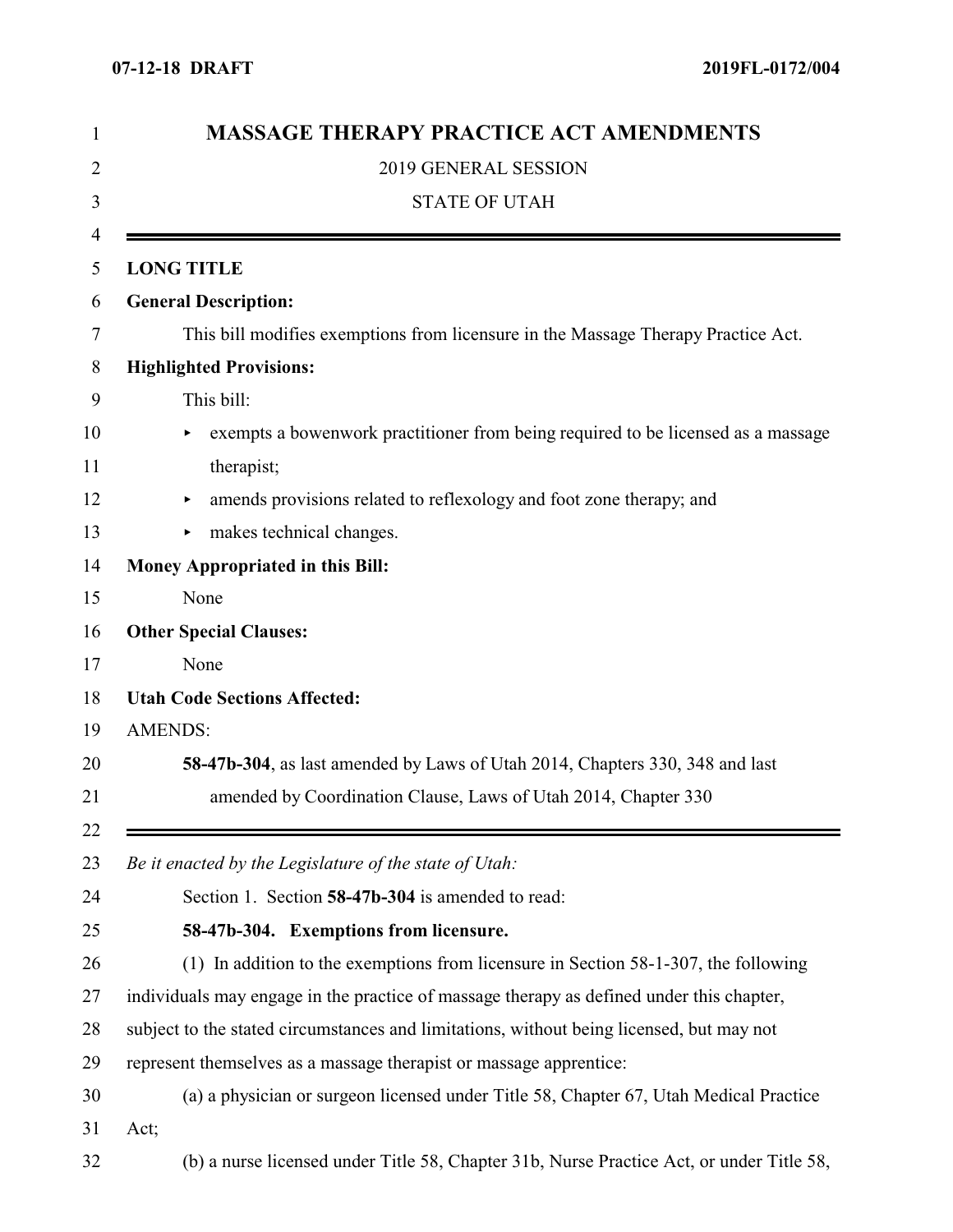**2019FL-0172/004 07-12-18 DRAFT**

| 33 | Chapter 44a, Nurse Midwife Practice Act;                                                                       |  |  |  |  |
|----|----------------------------------------------------------------------------------------------------------------|--|--|--|--|
| 34 | (c) a physical therapist licensed under Title 58, Chapter 24b, Physical Therapy Practice                       |  |  |  |  |
| 35 | Act;                                                                                                           |  |  |  |  |
| 36 | (d) a physical therapist assistant licensed under Title 58, Chapter 24b, Physical Therapy                      |  |  |  |  |
| 37 | Practice Act, while under the general supervision of a physical therapist;                                     |  |  |  |  |
| 38 | (e) an osteopathic physician or surgeon licensed under Title 58, Chapter 68, Utah                              |  |  |  |  |
| 39 | Osteopathic Medical Practice Act;                                                                              |  |  |  |  |
| 40 | (f) a chiropractic physician licensed under Title 58, Chapter 73, Chiropractic Physician                       |  |  |  |  |
| 41 | Practice Act;                                                                                                  |  |  |  |  |
| 42 | (g) a hospital staff member employed by a hospital, who practices massage as part of                           |  |  |  |  |
| 43 | the staff member's responsibilities;                                                                           |  |  |  |  |
| 44 | (h) an athletic trainer licensed under Title 58, Chapter 40a, Athletic Trainer Licensing                       |  |  |  |  |
| 45 | Act;                                                                                                           |  |  |  |  |
| 46 | (i) a student in training enrolled in a massage therapy school approved by the division;                       |  |  |  |  |
| 47 | (i) a naturopathic physician licensed under Title 58, Chapter 71, Naturopathic Physician                       |  |  |  |  |
| 48 | Practice Act;                                                                                                  |  |  |  |  |
| 49 | (k) an occupational therapist licensed under Title 58, Chapter 42a, Occupational                               |  |  |  |  |
| 50 | Therapy Practice Act;                                                                                          |  |  |  |  |
| 51 | (1) an individual performing gratuitous massage; and                                                           |  |  |  |  |
| 52 | (m) an individual:                                                                                             |  |  |  |  |
| 53 | (i) certified by or through, and in good standing with, an industry organization that is                       |  |  |  |  |
| 54 | recognized by the division[;] and that represents a profession with established standards and                  |  |  |  |  |
| 55 | ethics $[\cdot]$ :                                                                                             |  |  |  |  |
| 56 | $\left[\right(\text{iii}) (A)$ who limits the manipulation of the soft tissues of the body to the hands, feet, |  |  |  |  |
| 57 | and outer ears only, including the practice of reflexology and foot zone therapy; or                           |  |  |  |  |
| 58 | (A) who is certified to practice reflexology and whose practice is limited to the scope                        |  |  |  |  |
| 59 | of practice of reflexology;                                                                                    |  |  |  |  |
| 60 | (B) who is certified to practice a type of zone therapy, including foot zone therapy, and                      |  |  |  |  |
| 61 | whose practice is limited to the scope of practice for which the individual is certified;                      |  |  |  |  |
| 62 | $[\overline{(B)}]$ (C) who is certified to practice ortho-bionomy and whose practice is limited to             |  |  |  |  |
| 63 | the scope of practice of ortho-bionomy; or                                                                     |  |  |  |  |